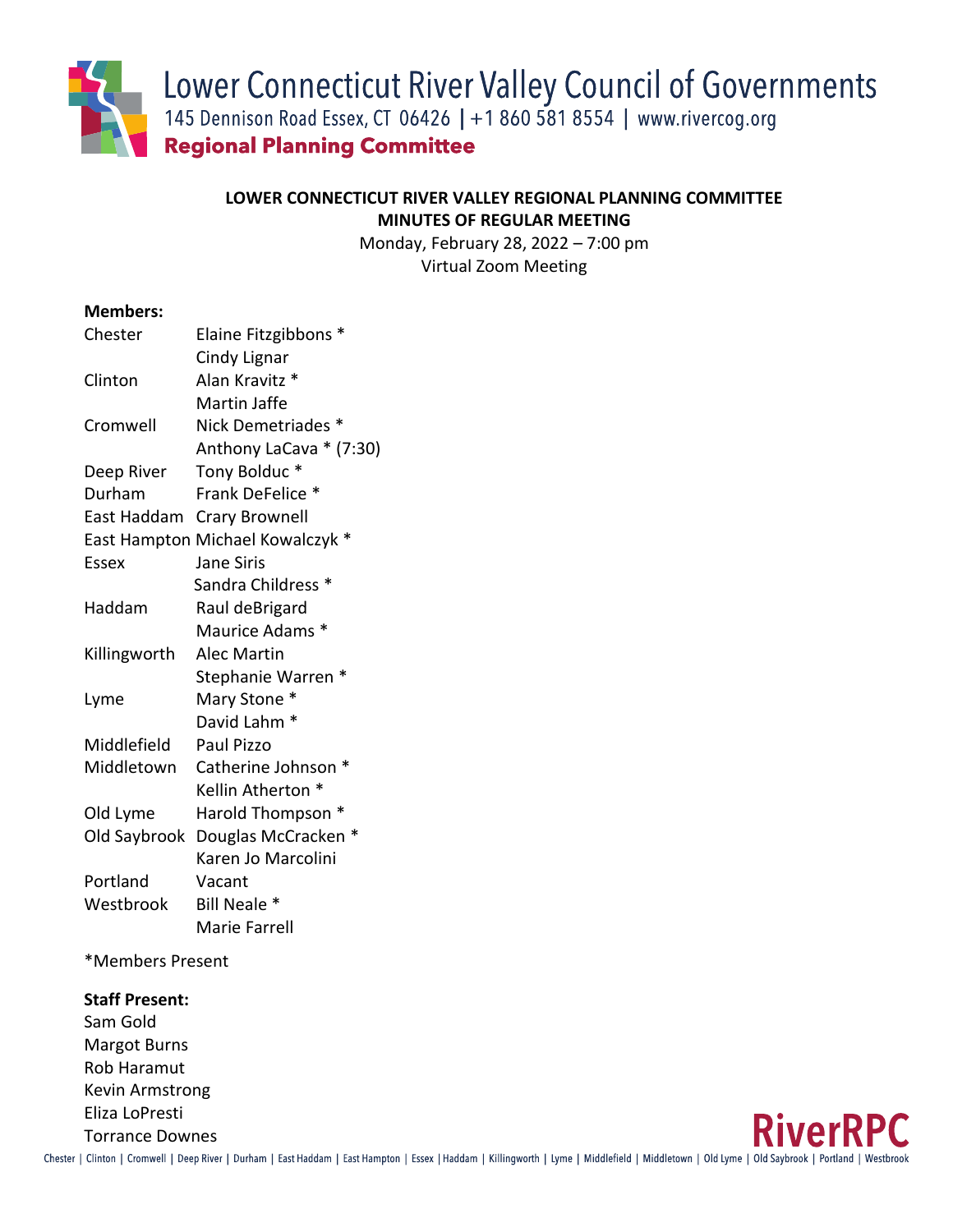## Ben Lovejoy

## **Guests:**

Mary Dickerson, Portland Beth Emery, Bike/Ped Steering Committee Rory Jacobson, FHI Studio Ken Livingston, FHI Studio

## **1. Call to Order**

Chairman DeFelice called the meeting to order at 7:00 pm. The meeting was conducted via Zoom.

## **2. Roll Call**

Eliza LoPresti called the roll.

**3. Seating of Alternates** –Sandra Childress (Essex) and Stephanie Warren (Killingworth) were seated.

#### **4. Adoption of Agenda**

*Mr. Kravitz moved to adopt the agenda; second by Mr. Bolduc. Vote was unanimous in favor.*

## **5. Public Comment** – None

#### **6. Approval of the Minutes of Past Meetings**

*Ms. Stone moved to approve the minutes of the January 24, 2022 meeting; second by Mr. Neale. Vote was unanimous in favor.*

**7. Referrals** – None

## **8. Bike/Ped Plan Presentation – Rory Jacobson & Ken Livingston of FHI Studio**

The draft plan can be found here:<https://www.rivercog.org/plans/bikeped/> Comments should be forwarded to Mr. Haramut at [rharamut@rivercog.org](mailto:rharamut@rivercog.org) as soon as possible. The COG will have this plan presented and hopefully adopted at their meeting in March.

Ms. Jacobson and Mr. Livingston presented the plan, answered questions, and took comments, some of which are listed here.

Ms. Stone asked that the plan include Rt. 156 through Old Lyme as it is a route heavily traveled by bicyclists through a commercial area to the beach.

Mr. Neale brought up the ability to bring bikes into affordable housing, a possible future recommendation could include bike locking facilities at train stations.

Mr. Thompson stated that a big concern is that there are not a lot of shoulders for bikers. He asked about including the Tour de Lyme, which is mentioned on Lyme's municipal summary in the plan. He also asked for more information on the shoreline greenway, which prompted conversation about the proposed connection over the old trolley bed connecting Clinton to Hammonassett and the towns to the west.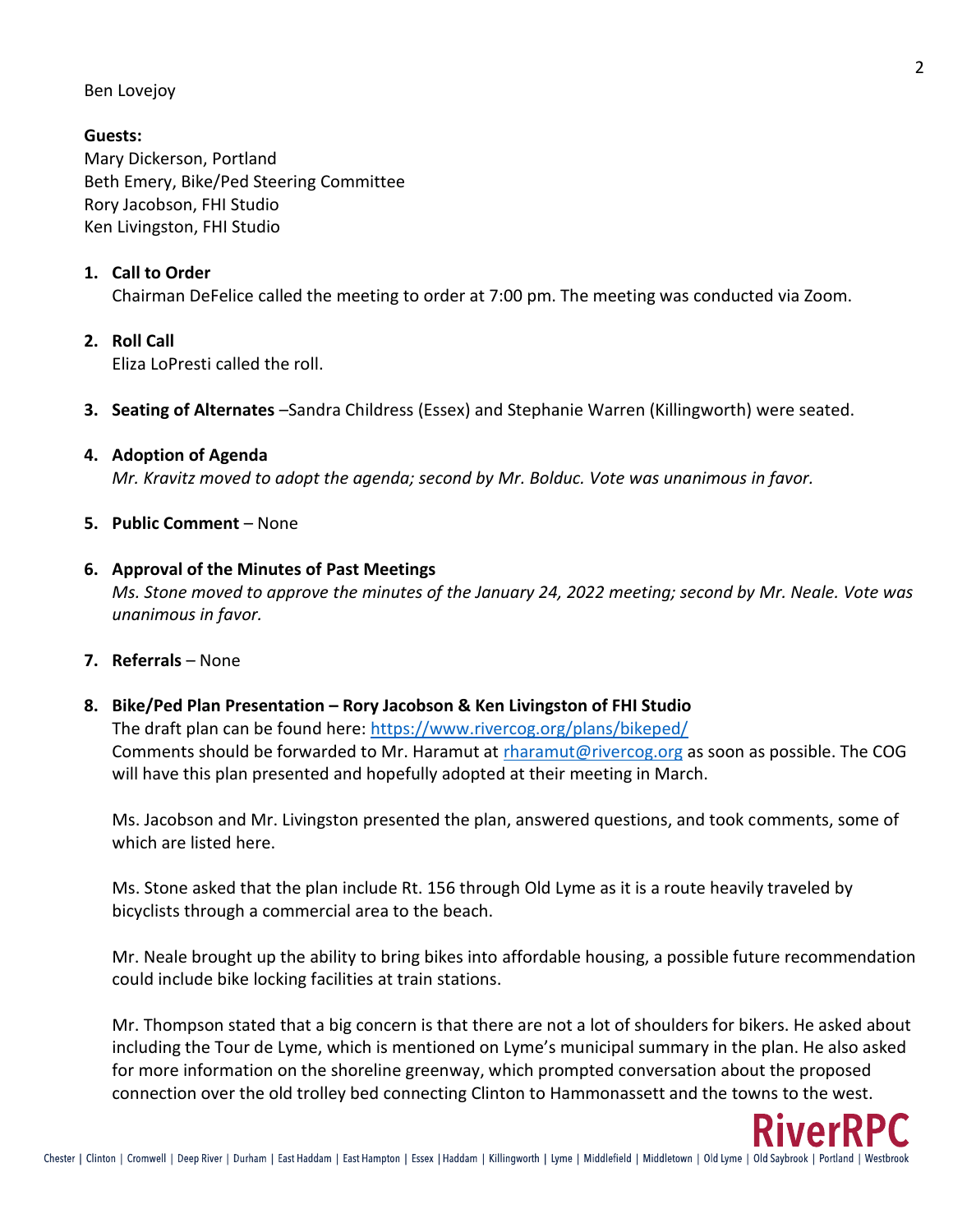Mr. Kravitz would like the plan to look at the narrow shoulders, especially on Rt. 1. He asked what percentage of cyclists identified in the plan are local and who the clients of the plan are. Mr. Gold replied that the end users are people in the municipalities. The main goal is to increase cycling for the general public.

Mr. Kowalczyk asked if the Air Line Trail (ALT) from East Hampton to Portland and beyond is included. Mr. Gold stated that a grant from CT DOT is being received to do a coordinated study on bringing the ALT west to connect through Cheshire with the Farmington Canal Trail, creating a 111 mile loop through Central Connecticut.

Ms. Dickerson stated that Jeanne Davies at CT RC&D is coordinating a grant through twelve towns through the Air Line Trail, but that it will stop at the Arrigoni Bridge.

Ms. Johnson stated that it would be fantastic to extend the Air Line Trail down to New Haven and that the Farmington Canal trail is boring, probably because it was put where a right of way was. The ALT down to New Haven would be interesting. She cited a trail from Providence, RI to Warren, RI, which is exciting because it goes through all types of areas like natural, industrial, and neighborhoods. She would like to be included in discussions on this and offer her professional services to map and walk.

Mr. Gold noted that there is a spur of the ALT going south through Wallingford via Meriden. One of the nodes they want to connect to is the CT Rail station in Meriden, using the opportunity presented through the flood control structure.

Mr. Kravitz asked which towns have used zoning to mandate or encourage the allocation of land for trails where there is potential connectivity? Mr. Gold noted that generally, based on a past CT court case, that you can get a land extraction if it is immediately adjacent to a trail property.

Chairman DeFelice stated that in Durham there are bike lanes in the center of town, which are great. But when the CT DOT replaces guard rails, they put the new ones directly on the asphalt, in front of the existing post and steel cable ones, therefore diminishing the amount of room in the bike lanes. Ms. Jacobson commended Durham on being one of the first to have bike lanes. She will look into oversight on bike lanes at DOT.

In response to a news item posted in the chat by Mr. Atherton, Mr. Gold stated that he worked with legislators years ago to pass a special act directing CT DOT to identify the corridor and do a study on the ALT connection to the Farmington Canal Trail.

# **9. Discussion on Preservation of Stone Walls**

The sample ordinance that was shared in fall of 2021 was redistributed prior to this meeting. The ordinance is based off one from Smithfield, RI, where there was a problem of stone wall mining. Since stone walls contain a lot of knowledge and help guide property lines it is important to keep them whole when possible.

Mr. Neale edited this document a little further, changing language about having to repair stone walls with exactly the same materials as used originally, as using concrete as mortar can be problematic. He also suggested adding language about permitting the removal of stone walls for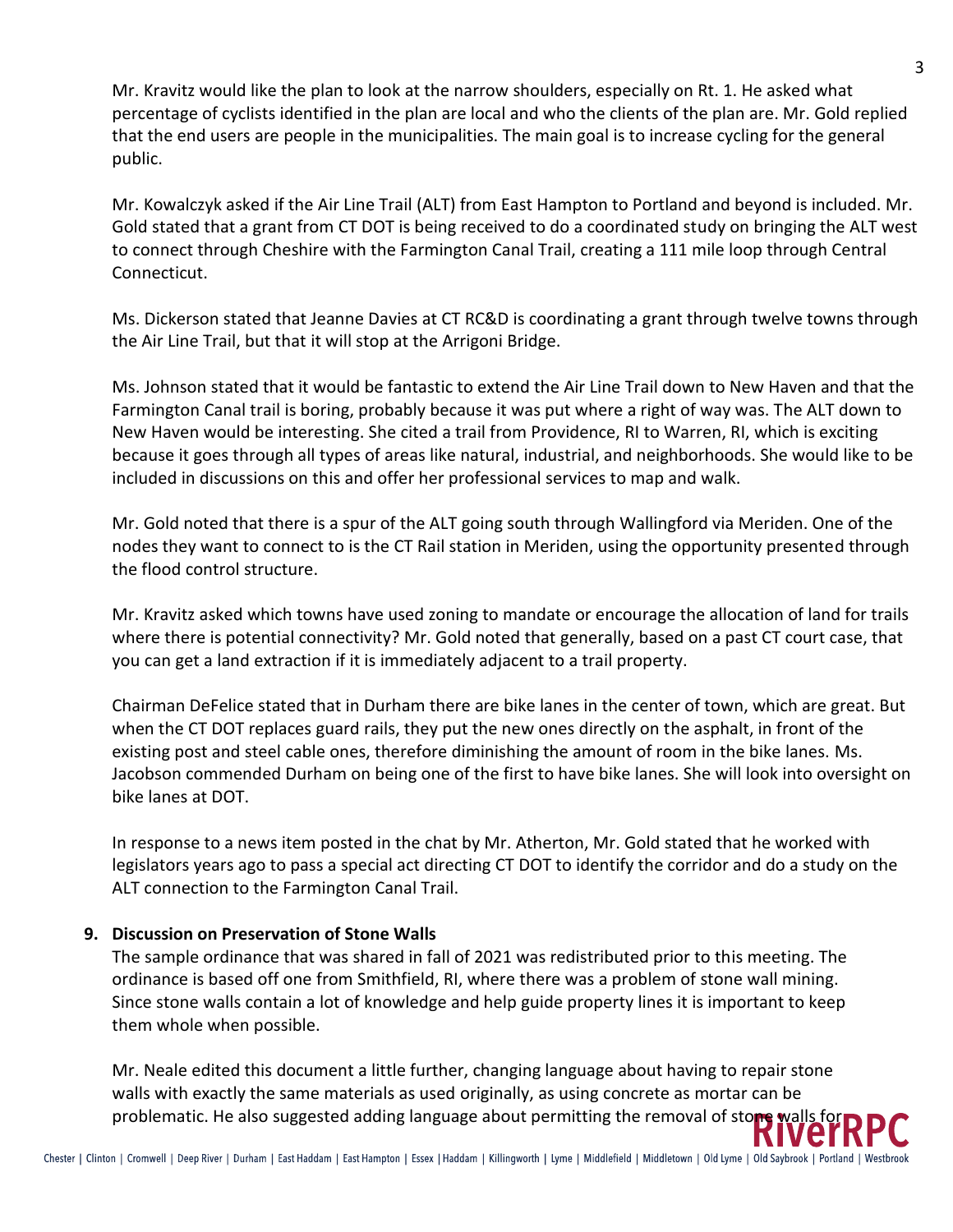safety, health, environmental, and/or educational reasons, as the current language never permits removal.

Mr. Thompson asked if there was information on how many stone walls are being relocated. There did not seem to be an answer.

Ms. Stone noted that there is a need for an ordinance because stone walls have traditionally been used as property identifiers, therefore moving them becomes problematic. She suggested that 1920 be the date chosen to define historic stone walls, instead of 1900.

Ms. Warren asked who the ordinance is directed at; Mr. Neale replied that this is a model town ordinance. She also asked how to determine when a wall had been built and how this could be enforced. She mentioned that Killingworth must have something already in place as there was someone that demolished a stone wall to sell the stones and was fined. She will share it with the group once she finds it.

Ms. Dickerson noted that stone walls in New Hampshire are stolen all the time. Stone walls cannot be removed if they are part of the property line and they are treated as fences. She noted that you can tell the age of a stone wall by the type of stone, mortar, and lichen and how far sunk into the ground it is. She also noted the difference between heritage stone walls and abandoned stone walls, which are basically just rocks piled on each other with no linear plan, usually because they needed to be moved from another site.

Ms. Johnson suggested that educational outreach would be better for a stone wall ordinance rather than trying to police it with fines. She noted that in section D there needs to be a number given rather than stating "the minimum necessary." She asked why this ordinance was being discussed and would like to hear more stories from around the state about the need to protect the walls.

Mr. Lahm thinks the ordinance is an over-reach and over-broad but could be enforced by a monetary daily fine.

Mr. Kowalczyk agrees that people selling their stone walls is a problem in the state. He asked how a town would adopt this. Mr. Kravitz stated it needs to be an ordinance including definition of preexisting conditions and standards. Mr. Neale noted that this is edited from an ordinance in Smithfield, RI. Mr. Kowalczyk suggested including a guiding cover letter when it is sent to the towns to explain adoption.

# **10. Updates**

# **a. Regional Housing Plan**

Mr. Gold reported that RiverCOG is halfway through the town meetings for the 8-30j specific plans and on track for plan adoption in June. He also noted that he will be briefing Quentin Williams, the co-chair on the housing committee on the plan during a meeting on Friday.